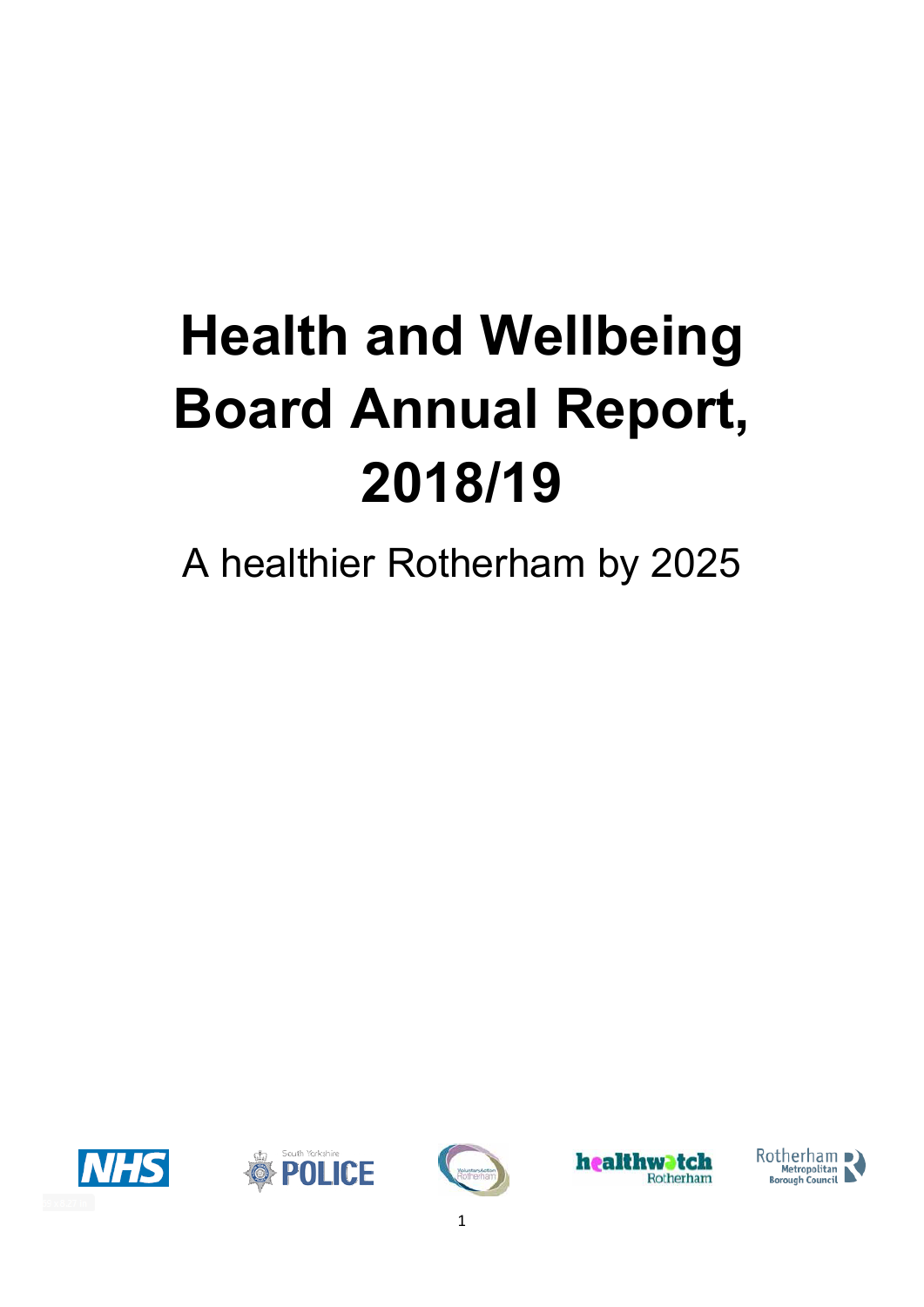| <b>Contents page</b>                                   |                |
|--------------------------------------------------------|----------------|
| <b>Foreword</b>                                        | 3              |
| The Health and Wellbeing Board                         | $\overline{4}$ |
| Governance                                             | 6              |
| Delivering the strategy: a healthier Rotherham by 2025 | 8              |
| What's working well?                                   |                |
| Key achievements 2018/19                               | 9              |
| Case studies                                           | 10             |
| What are we worried about?                             | 14             |
| What will we do next?                                  | 15             |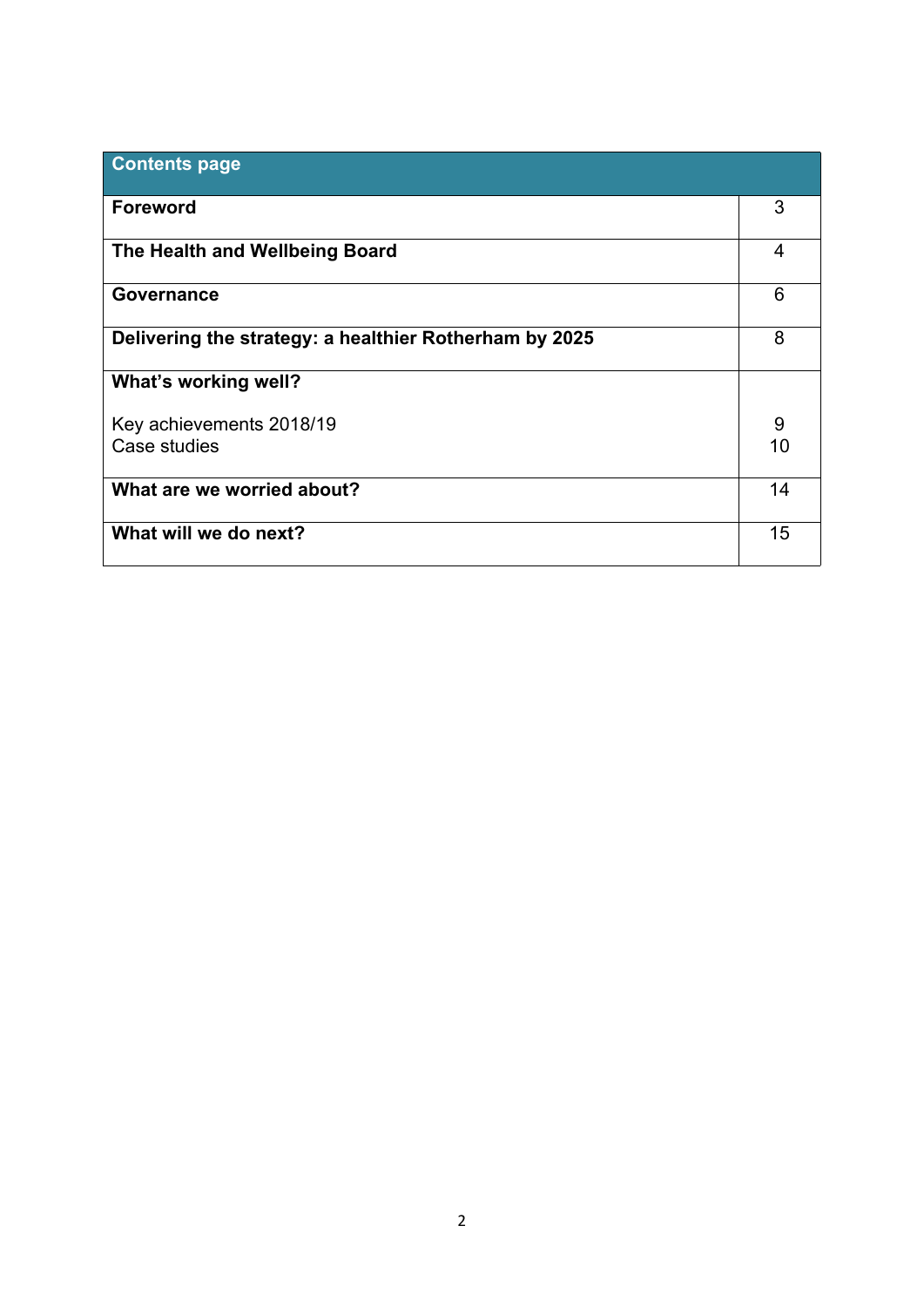# **Foreword**

Welcome to the first annual report from Rotherham Health and Wellbeing Board. This is an opportunity to showcase some examples of the excellent work that partners have undertaken to deliver on the Joint Health and Wellbeing Strategy, and I am happy to say that this is just a small portion of the progress we have made as a partnership. The report also sets out our challenges and priorities, which will shape the focus of the Health and Wellbeing Board over the next two years. This will include having a much stronger focus on the wider determinants of health and wellbeing, including loneliness, transport, skills and employment, culture, community safety and housing.

I am incredibly proud of the strength of our partnership working and the way that this has progressed in recent years. All partners show total commitment to the delivery of the strategy, and this has led to the board being featured once again as an exemplar on the LGA website and as part of their publication 'What a difference a place makes: the growing impact of health and wellbeing boards.'

As a board, we are committed to the vision of 'A healthier Rotherham by 2025.' Unfortunately, as outlined in the Health and Wellbeing Strategy, we know that too many people in Rotherham live for long periods in ill health and that significant differences persist between our most and least deprived communities. Additionally, all partners continue to face pressures as a result of long-term austerity.

It is therefore vital that we continue to work effectively together as a partnership, making best use of our combined resources to ensure that we make the biggest impact on outcomes. Whilst we face big challenges, I am confident that our strong and constructive partnership approach will enable us to make a meaningful and longlasting impact on the health and wellbeing of Rotherham people.

## **Councillor David Roche**

Cabinet Member for Adult Social Care and Health Chair of the Health and Wellbeing Board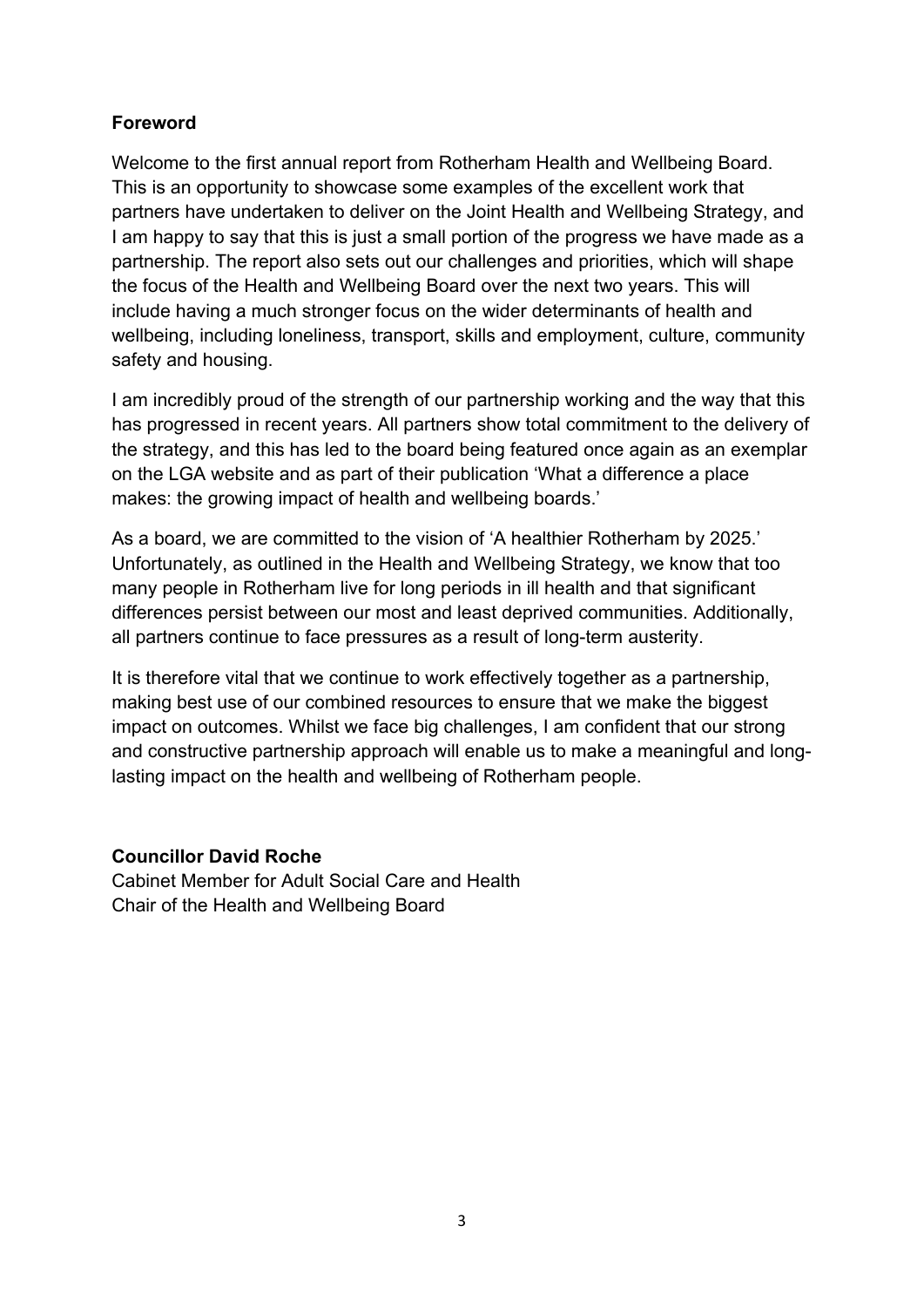# **The Health and Wellbeing Board**

Rotherham Health and Wellbeing Board brings together local leaders and decisionmakers to work to improve the health and wellbeing of Rotherham people, reduce health inequalities and promote the integration of services.

Organisations represented on the board include:

- Rotherham Metropolitan Borough Council
- Rotherham Clinical Commissioning Group (CCG)
- The Rotherham NHS Foundation Trust
- Rotherham, Doncaster and South Humber NHS Foundation Trust
- Voluntary Action Rotherham
- Healthwatch Rotherham
- South Yorkshire Police
- South Yorkshire Fire and Rescue
- NHS England

The board has a number of specific responsibilities, including producing a local JSNA, overseeing the delivery of the joint health and wellbeing strategy, and producing an assessment of the need for pharmaceutical services. Further detail around the role of the board, including how the board has met the statutory duties over 2018/19 is outlined below.

## **Joint Strategic Needs Assessment (JSNA)**

One of the board's key responsibilities is to carry out a JSNA for Rotherham. The JSNA is an assessment of the current and future health and social care needs of the local population and the factors affecting their health, wellbeing, and social care needs. It brings together information from different sources and partners to create a shared evidence base, which supports service planning, decision-making, and delivery.

The JSNA presents headlines from the most recent analysis of the data and includes demographics, wider determinants of health (e.g. employment, housing, education, and environment), health conditions, lifestyles and causes of death. This information is supported by ward profiles, providing data, demographics and intelligence on local neighbourhoods. From 2019/20, ward profiles will reflect Rotherham's new ward boundaries.

In order that it can effectively underpin evidence-based commissioning, the JSNA is a continuous process and is updated as additional information becomes available, highlighting gaps and areas for future work. In November 2018, the Health and Wellbeing Board agreed to redesign and revamp the JSNA to better meet the needs of the partnership and to embrace an asset-based approach. Work has been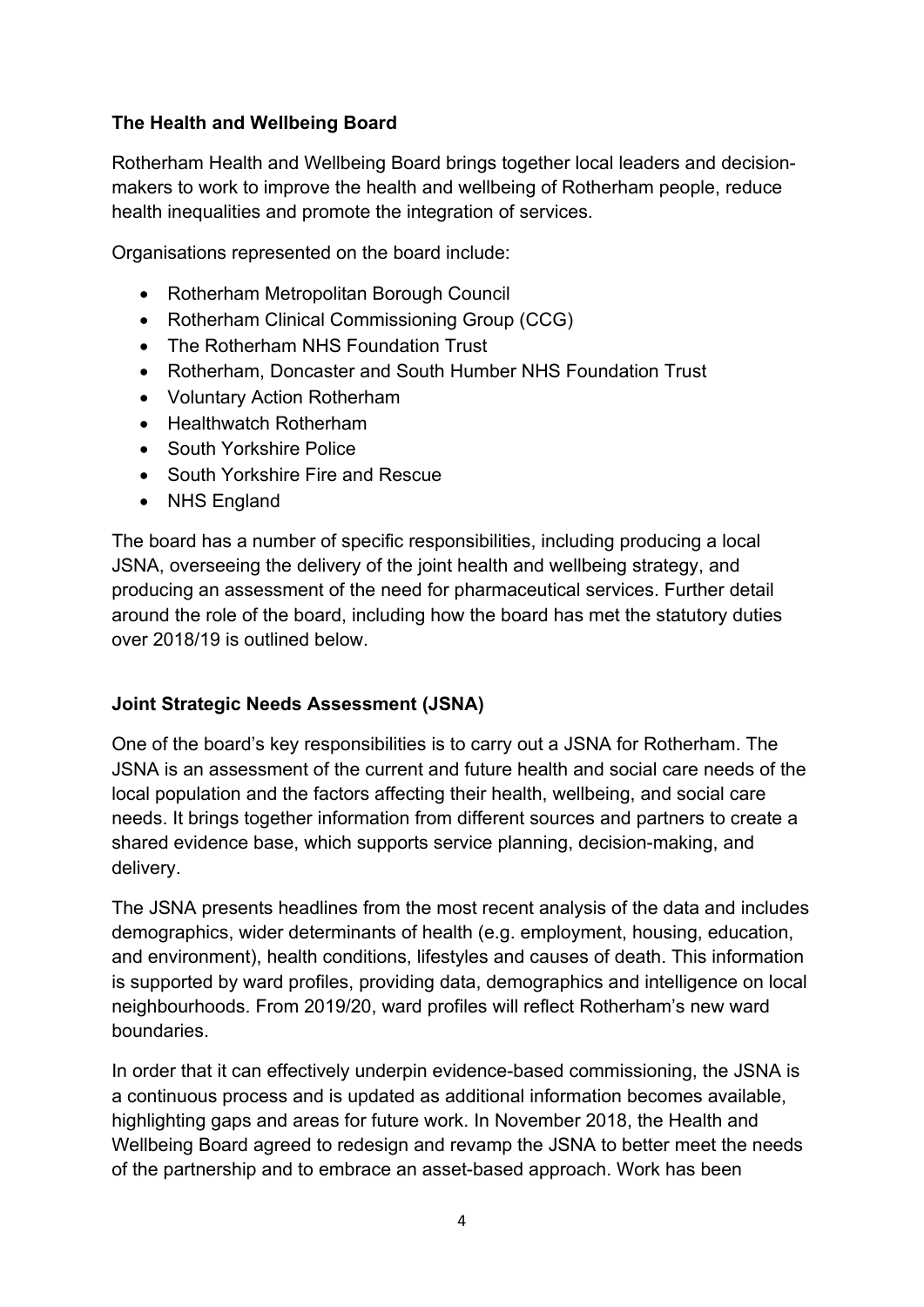ongoing to deliver on this and the redesigned JSNA will be launched at the Health and Wellbeing Board in November 2019.

# **Joint Health and Wellbeing Strategy**

Joint Health and Wellbeing Strategies set out how local health needs identified in the JSNA will be addressed. They set out the priorities for local commissioning and must be taken into account by local councils and CCGs.

Rotherham's Health and Wellbeing Strategy for 2018-2025 was agreed in March 2018 and further detail on the delivery of the strategy is outlined as part of this report.

# **Pharmaceutical Needs Assessment (PNA)**

The board has a statutory responsibility to undertake a PNA every three years. The PNA reviews the current pharmaceutical services in Rotherham and identifies any gaps in provision through assessment, consultation and analysis of current and future local need.

The current PNA for Rotherham runs from April 2018 to March 2021. The mapping of services is a core part of the PNA regulations and a map not only has to be produced, but the regulations ask that this be maintained. For the first time, this assessment utilised the Strategic Health Asset Planning and Evaluation (SHAPE) tool to map the provision and access to pharmaceutical services. This tool has played a key role in continuing to map pharmaceutical services in Rotherham.

## **Principles**

As well as meeting the duties outlined above, partners of the Health and Wellbeing Board have also committed to embedding the following principles in everything they do, both individually as organisations and in partnership:

- Reduce health inequalities by ensuring that the health of our most vulnerable communities, including those living in poverty and deprivation and those with mental health problems, learning or physical disabilities, is improving the fastest.
- Prevent physical and mental ill-health as a primary aim, but where there is already an issue, services intervene early to maximise impact.
- Promote resilience and independence for all individuals and communities.
- Integrate commissioning of services to maximise resources and outcomes.
- Ensure pathways are robust, particularly at transition points, so that no one is left behind.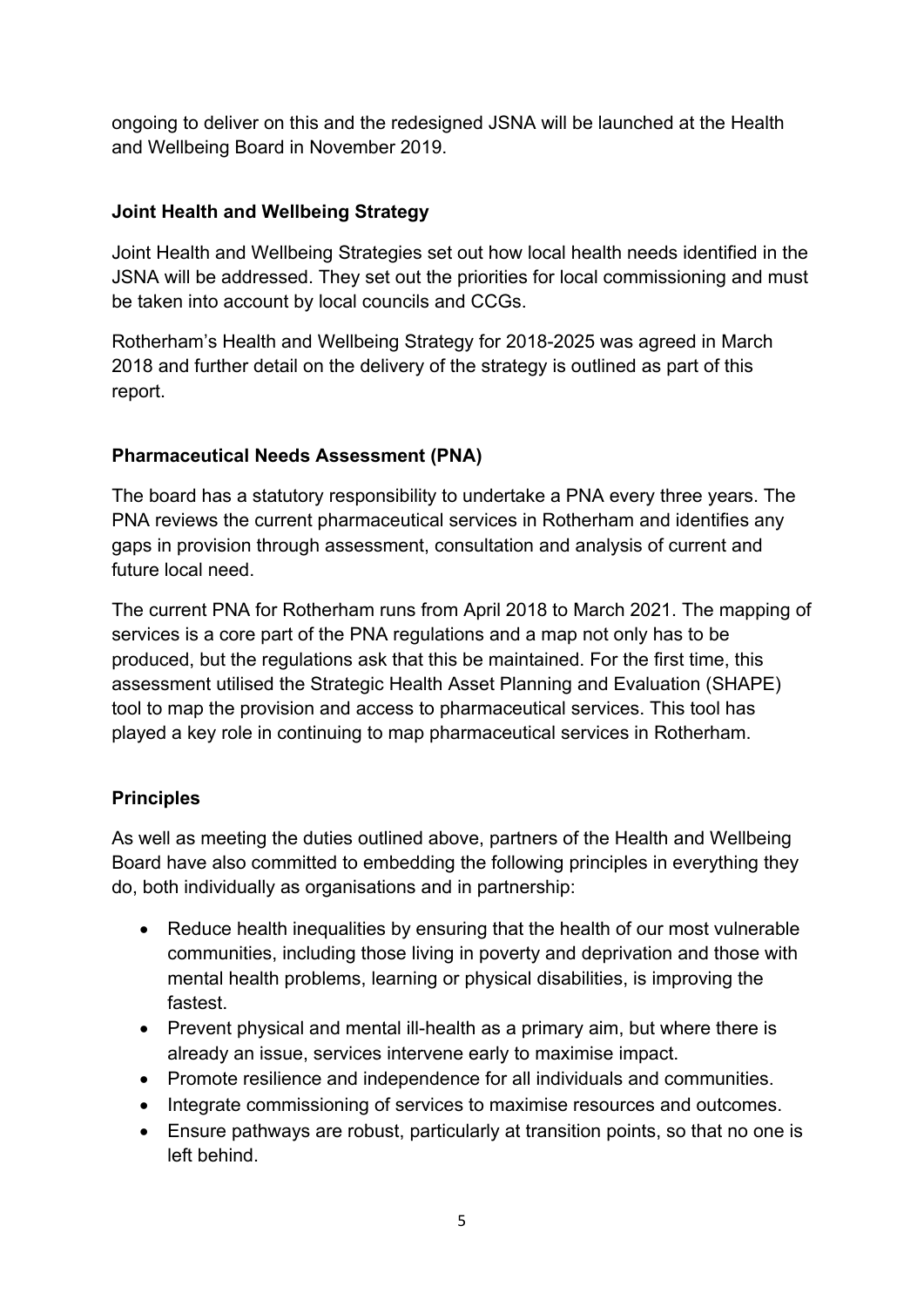Provide accessible services to the right people, in the right place, at the right time.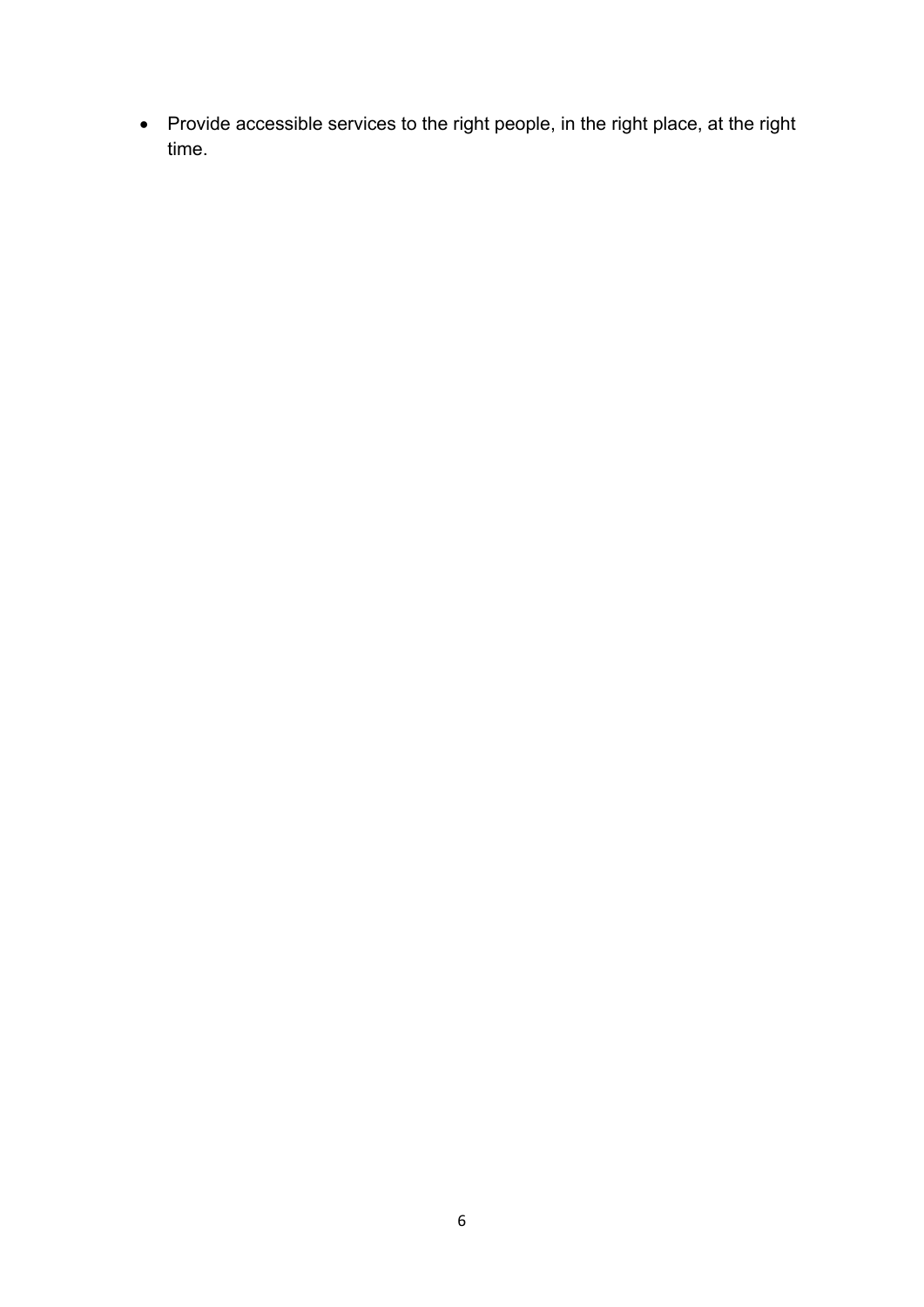# **Governance**

The Health and Wellbeing Board is a statutory sub-committee of the Council and is an integral part of Rotherham's wider strategic partnership structures, the Rotherham Together Partnership (RTP). In addition, the Integrated Care Partnership (ICP) Place Board reports into the Health and Wellbeing Board and takes strategic direction from the Health and Wellbeing Strategy.

A summary of these governance arrangements is outlined in the diagram below.



# **Rotherham Together Partnership (RTP)**

RTP brings together statutory boards such as Safer Rotherham Partnership and the Health and Wellbeing Board, with other key strategic partnerships, such as the Business Growth Board, to deliver on Rotherham's medium term priorities. These priorities, or "game changers", are set out in the Rotherham Plan 2025.

One of the game changers is 'integrating health and social care', which requires significant input from the Health and Wellbeing Board, working closely with the Integrated Care Partnership (ICP) Place Board. The Health and Wellbeing Board also contributes to the other game changers, particularly 'building stronger communities' and 'skills and employment'.

# **Integrated Care Partnership**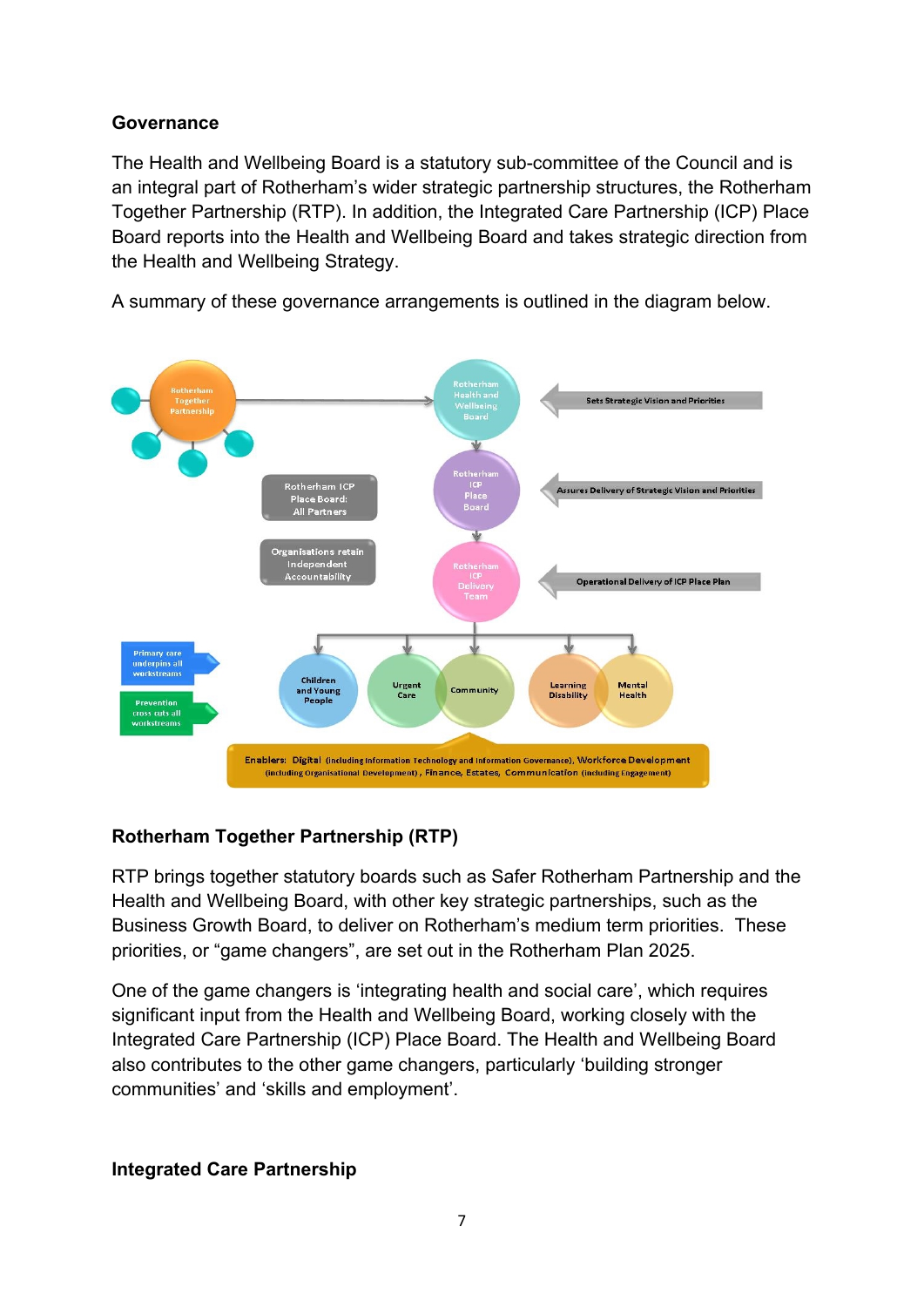The ICP is made up of the local health and social care community, including the Council, CCG, providers of health and care services and the voluntary sector, who are working together to transform the way they care for the population of Rotherham.

The ICP Place Plan was updated during 2018 and will be further refreshed in 2019 to reflect national policy changes in the NHS Long Term Plan. It includes five transformational workstreams which closely align with the Health and Wellbeing Strategy, and is the delivery mechanism of the aspects of the Health and Wellbeing Strategy relating to integrating health and social care.

The Place Board reports progress to the Health and Wellbeing Board through quarterly performance reports, and there is also a standing agenda item for the Health and Wellbeing Board to consider any issues escalated from the Place Board.

# **Safeguarding**

Safeguarding is a particular area of collaboration for local partners, and the Health and Wellbeing Board is a signatory to Rotherham's partnership safeguarding protocol.

The protocol describes the roles, functions and interrelationship between partnership boards in relation to safeguarding and promoting the welfare of children, young people, adults and their families. It aims to ensure that the complementary roles of the various boards are understood so that identified needs and issues translate to effective planning and action.

Delivering on the protocol includes each board delivering and receiving updates from one another on annual basis, to ensure connectivity and appropriate oversight of issues relating to safeguarding. The terms of the protocol were fulfilled for 2018/19. Ensuring we are taking an integrated and co-ordinated approach to addressing issues relating to safeguarding will continue to be a priority for 2019/20.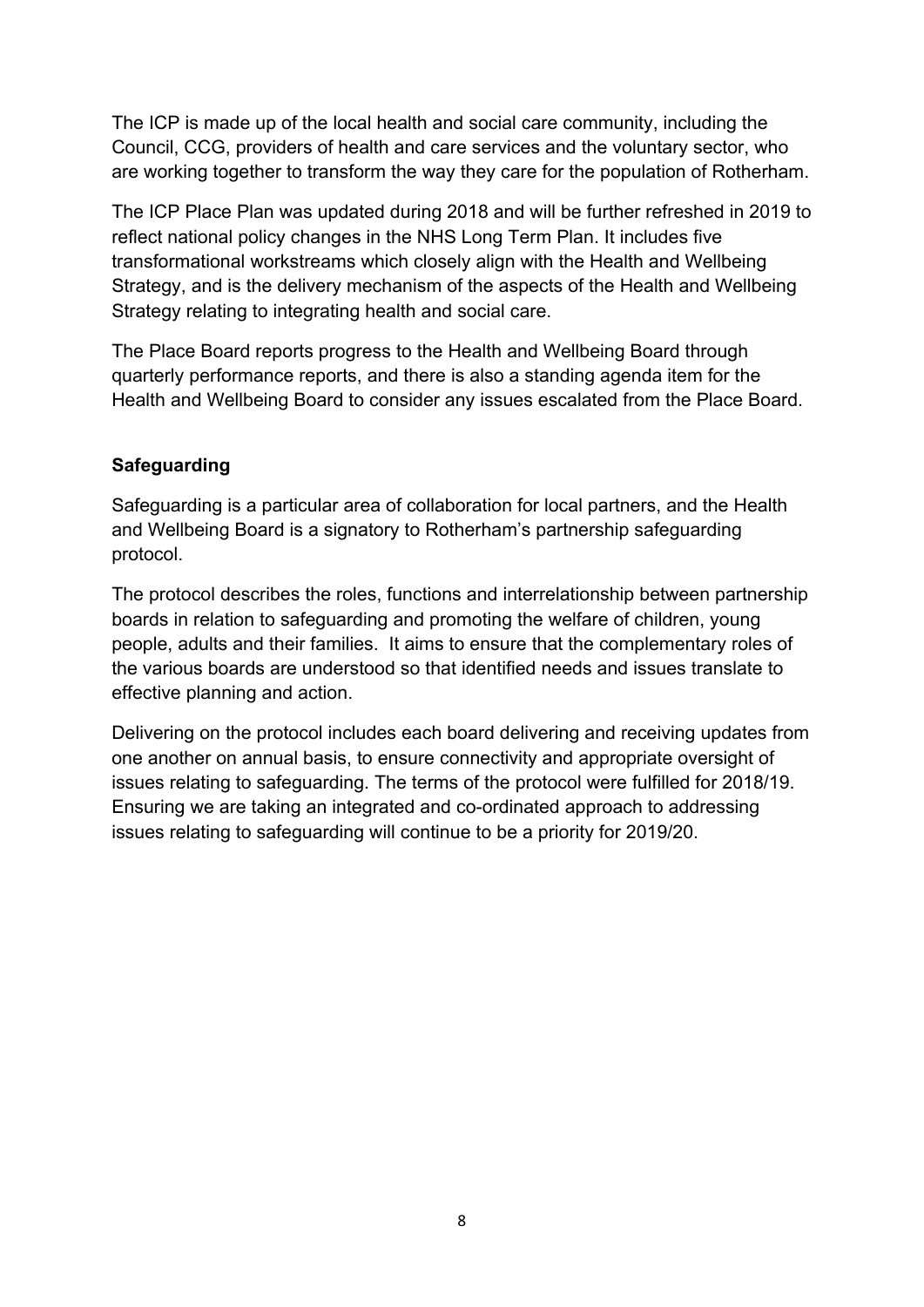# **Delivering the Health and Wellbeing Strategy: a healthier Rotherham by 2025**

The Rotherham Health and Wellbeing Strategy, 2018-2025 was agreed in March 2018, outlining four key aims:

- 1. All children get the best start in life and go on to achieve their full potential
- 2. All Rotherham people enjoy the best possible mental health and wellbeing and have a good quality of life
- 3. All Rotherham people live well for longer
- 4. All Rotherham people live in healthy, safe and resilient communities

The purpose of this report is to reflect on some of the key achievements from across the partnership in 2018/19 in delivery of the Health and Wellbeing Strategy. This will include taking stock of what's working well, what we are worried about and what we need to do next.

A priority for this year has been laying the foundations for the successful delivery of the strategy. This has included:

- **Holding multi-agency engagement events with the public and voluntary and community sector organisations** to launch the strategy and feed into the development of the action plans.
- **Refreshing the Terms of Reference of the Health and Wellbeing Board** to ensure that it aligns with the strategic direction of the board and ensuring it reflects the relationship with the Integrated Care Partnership (ICP) Place **Board**
- **Identifying board sponsors and lead officers for each aim** with a focus on establishing ownership and ensuring all partners are able to contribute towards the strategic direction of the board.
- **Developing action plans and a performance framework** to measure and monitor the successful delivery of the Health and Wellbeing Strategy.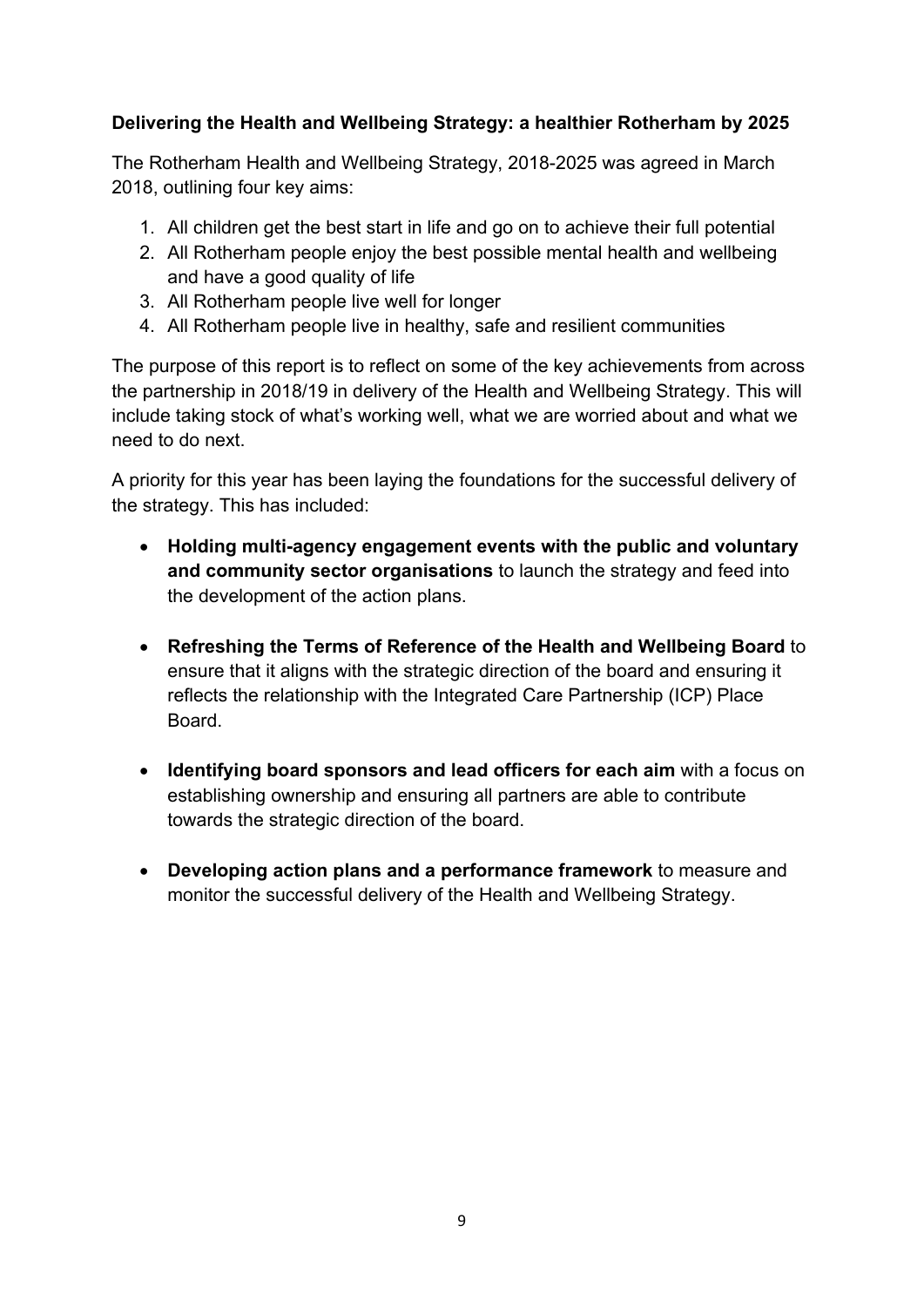# **What's working well?**

There has been significant progress made over the past year to support delivery of the Health and Wellbeing Strategy. Examples of some of our key achievements as a partnership in 2018/19 are outlined below.

| Aim 1: All children get the best start in life<br>and go on to achieve their full potential                                                                                                                                                                  | Aim 2: All Rotherham people enjoy the<br>best possible mental health and wellbeing<br>and have a good quality of life                                                                                                                                    |
|--------------------------------------------------------------------------------------------------------------------------------------------------------------------------------------------------------------------------------------------------------------|----------------------------------------------------------------------------------------------------------------------------------------------------------------------------------------------------------------------------------------------------------|
| Young people were successfully supported to<br>be ready for the world of work as illustrated by<br>the achievement of the combined 2018/19<br>NEET/Not Known Target: 5.8%.                                                                                   | The CORE 24 service went live from January<br>2019, with positive joint working in place with other<br>teams including the Alcohol Liaison Team.                                                                                                         |
| A new weight management service for children<br>and young people was commissioned.                                                                                                                                                                           | Clinically led review of Rotherham dementia<br>care pathway commenced, with consideration of<br>new NICE guidelines.                                                                                                                                     |
| Progress was made to ensure the effective<br>implementation of the 'Rotherham Family<br>Approach' (including the Signs of Safety,<br>Restorative Approaches and Social Pedagogy)<br>across the wider Children's workforce.                                   | Work was undertaken to promote workplace<br>wellbeing, including through the launch of the Be<br>Well @ Work Award in partnership with other<br>South Yorkshire local authorities.                                                                       |
| Aim 3: All Rotherham people live well for<br>longer                                                                                                                                                                                                          | Aim 4: All Rotherham people live in<br>healthy, safe and resilient communities                                                                                                                                                                           |
| The Rotherham Health Record was developed<br>enabling health and care workers to access patient<br>information to make clinical decisions. The<br>Rotherham Health app was also launched,<br>providing online access to manage healthcare 24<br>hours a day. | The Health and Wellbeing Board fed into the<br>development of a number of strategies and<br>action plans, including the Cultural Strategy, the<br>Housing Strategy and the Homelessness<br>Reduction Strategy action plan.                               |
| <b>Making Every Contact Count training on</b><br>smoking and alcohol was delivered to over 300<br>frontline staff across the partnership.                                                                                                                    | The Rotherham Activity Partnership was<br>established, involving a range of partners to plan<br>and promote physical activity and sport across the<br>borough.                                                                                           |
| Rotherham continues to be seen as a national<br>leader for Social Prescribing and was formally<br>recognised as good practice in the national<br><b>Prevention Vision.</b>                                                                                   | Improvements have been made to<br>neighbourhood working including the co-location<br>of services and this is ensuring a more joined-up<br>approach to tackling neighbourhood issues such<br>as crime, anti-social behaviour and environmental<br>issues. |
|                                                                                                                                                                                                                                                              | Rotherham is participating in Working Win, the<br>health-led employment trial which aims to help<br>people with health conditions to find and stay in<br>work.                                                                                           |
|                                                                                                                                                                                                                                                              |                                                                                                                                                                                                                                                          |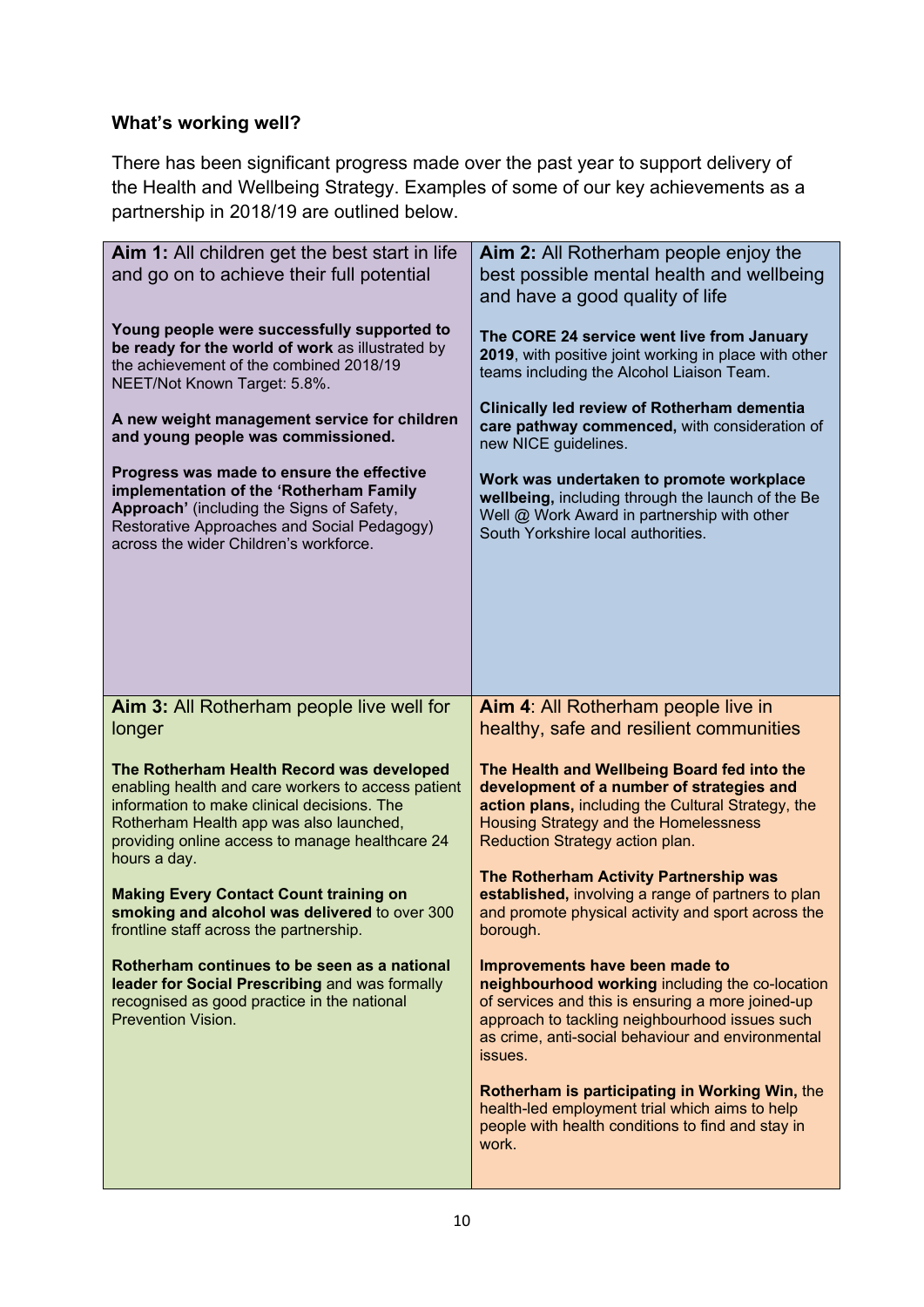#### **What's working well?**

#### **Case Study: Stephanie who had support to stop smoking from the Rotherham NHS Foundation Trust Smoking in Pregnancy Team in 2019**

Stephanie is pregnant with her fourth baby and her first to have in Rotherham, as she has only recently moved into the area. She declined support to stop smoking at her community midwife booking appointment in February 2019. Due to the OPT OUT patient pathway that is in place, the smoking in pregnancy team was informed. She was contacted by them to ensure she was aware of the risks and complications of continuing to smoke during pregnancy and to offer her support to stop smoking. Stephanie declined support again.

However, during her Community Midwifery antenatal appointment in April her Carbon Monoxide reading was 37ppm and this worried her and she accepted an appointment for support to stop smoking and was seen 2 days later. The Rotherham NHS Foundation Trust currently has a Carbon Monoxide guideline stating that ALL pregnant women, irrelevant of their smoking status, should be offered Carbon Monoxide screening at EVERY appointment. This guideline was implemented locally; this is not routinely done nationally and Stephanie has expressed that this played a key part in her stopping smoking through use of an electronic cigarette.

Stephanie has not smoked since and has no desire to smoke or return to smoking after the birth of her baby. She will continue to be supported until then and at least once after the baby's birth. The Q&A below demonstrates how valuable Stephanie found the support from the Smoking in Pregnancy Team.

## **Q&A with Stephanie**

Have you ever stopped smoking before? ''No, and I have smoked with all my other 3 pregnancies.''

Why have you stopped smoking now?

''I didn't want to stop at first, but then the midwife did my Carbon Monoxide reading and it was 37 and I knew this was not good and it worried me so I had to stop smoking.''

What has helped you to stop smoking? ''Seeing the stop smoking midwives, I would not have stopped without their support.'

How has this helped?

''The fact that they kept contacting me, if they had not done that I would have definitely carried on smoking.''

Would you advise other pregnant women to use the service? ''Definitely, I couldn't have done it without them; I would have just carried on smoking."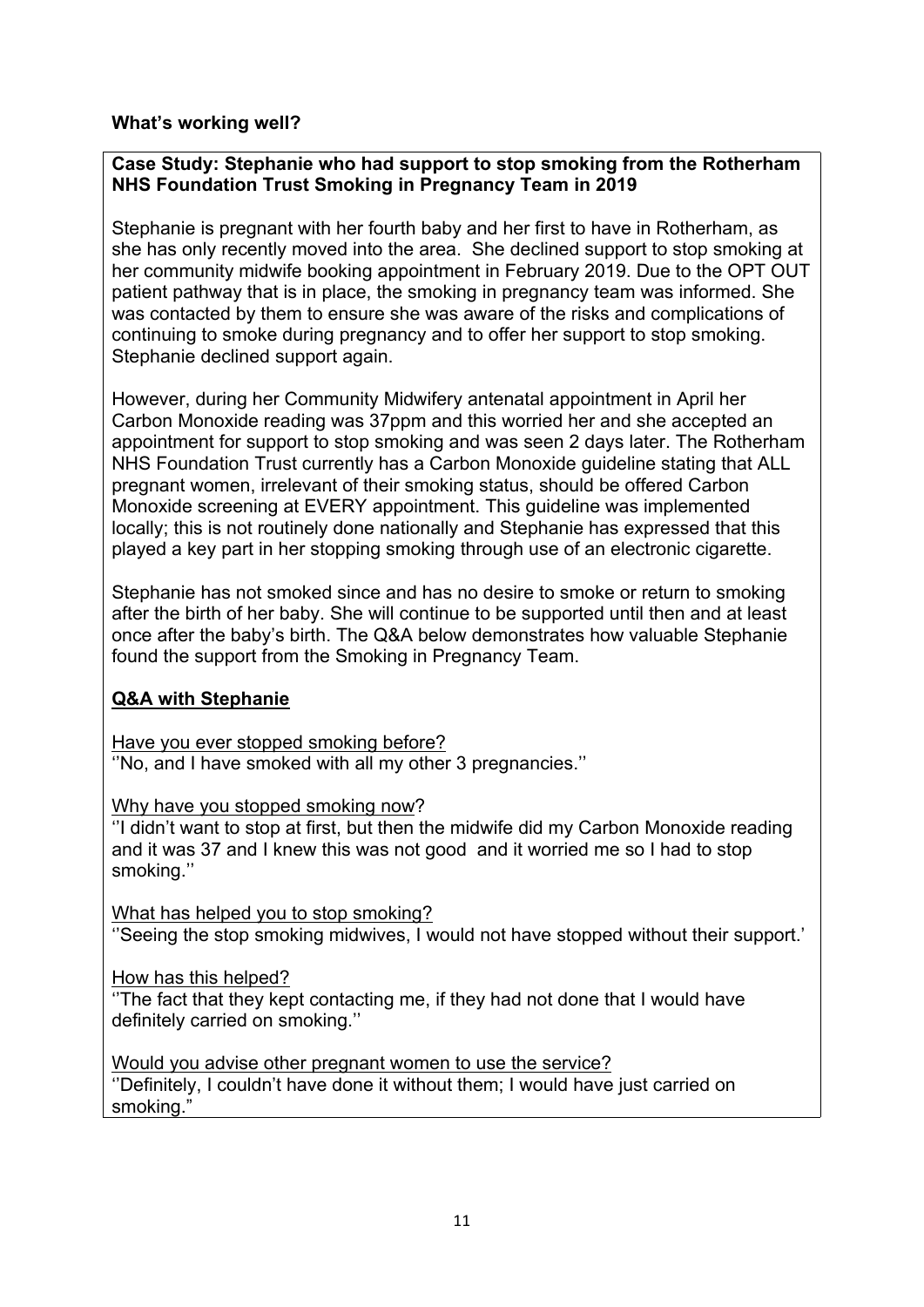#### **Case study: Five Ways to Wellbeing**

The Five Ways to Wellbeing is a national campaign which provides an alternative way to think about building personal resilience. In the same way that we take steps to maintain physical health, such as eating well and drinking at sensible levels, the five ways message promotes five key things that we can all do to maintain positive mental wellbeing: being active, connecting with people, giving to others, learning something new, and taking notice of your surroundings.

In May 2018, the Five Ways to Wellbeing campaign was launched in Clifton Park Rotherham, which features in the local film. All partners were in attendance and after the formal launch participants were encouraged to participate in Five Ways to Wellbeing activities.

Throughout the year, the Five Ways to Wellbeing have continued to be embedded in Rotherham, becoming an integral part of the services we provide and commission. For example, these steps are the basis of our campaign to address loneliness and promote connectedness in communities.

An example of one organisation that has embraced the Five Ways to Wellbeing is Crossroads. Carer A is a single woman and was the principal carer for her father: her brother has a disabled son so is only able to visit their father on a Sunday. When Carer A came to Crossroads, she was experiencing a number of issues in relation to her caring role, including career breakdown, high stress levels, effects on her mental health, risk of isolation and loneliness and physical health issues.

As well as helping Carer A to secure support from her GP and statutory services, Crossroads discussed the Five Ways to Wellbeing. This led to Carer A focussing more on what she could do to improve her own health and wellbeing, including starting yoga and tai chi classes.

Carer A continued to attend the carers group following her father's passing. Following a period of mourning and discussions around her Five Ways to Wellbeing plan and ongoing support from the carers group at Crossroads, she came to a decision that she could benefit from volunteering. Carer A approached the Volunteer Coordinator at Crossroads to discuss the opportunities available to her and what skills she had that could support a volunteering role. She agreed that telephone befriending was the role she was interested in and had the skills for. She completed training and induction at Crossroads for her volunteer role and is now supporting other carers living in Rotherham to reduce their social isolation.

Carer A is now confident enough to start looking for work and is receiving support with preparing a CV. She is in a far better place both physically and emotionally. Since contacting Crossroads and taking on board the principles of the Five Ways to wellbeing, her life has improved, and helped her both within her caring role and to cope with her bereavement.

It will continue to be a priority to promote the campaign as part of the delivery of the Better Mental Health for All Strategy and to ensure that more Rotherham people recognise the positive steps they can take to look after their mental health.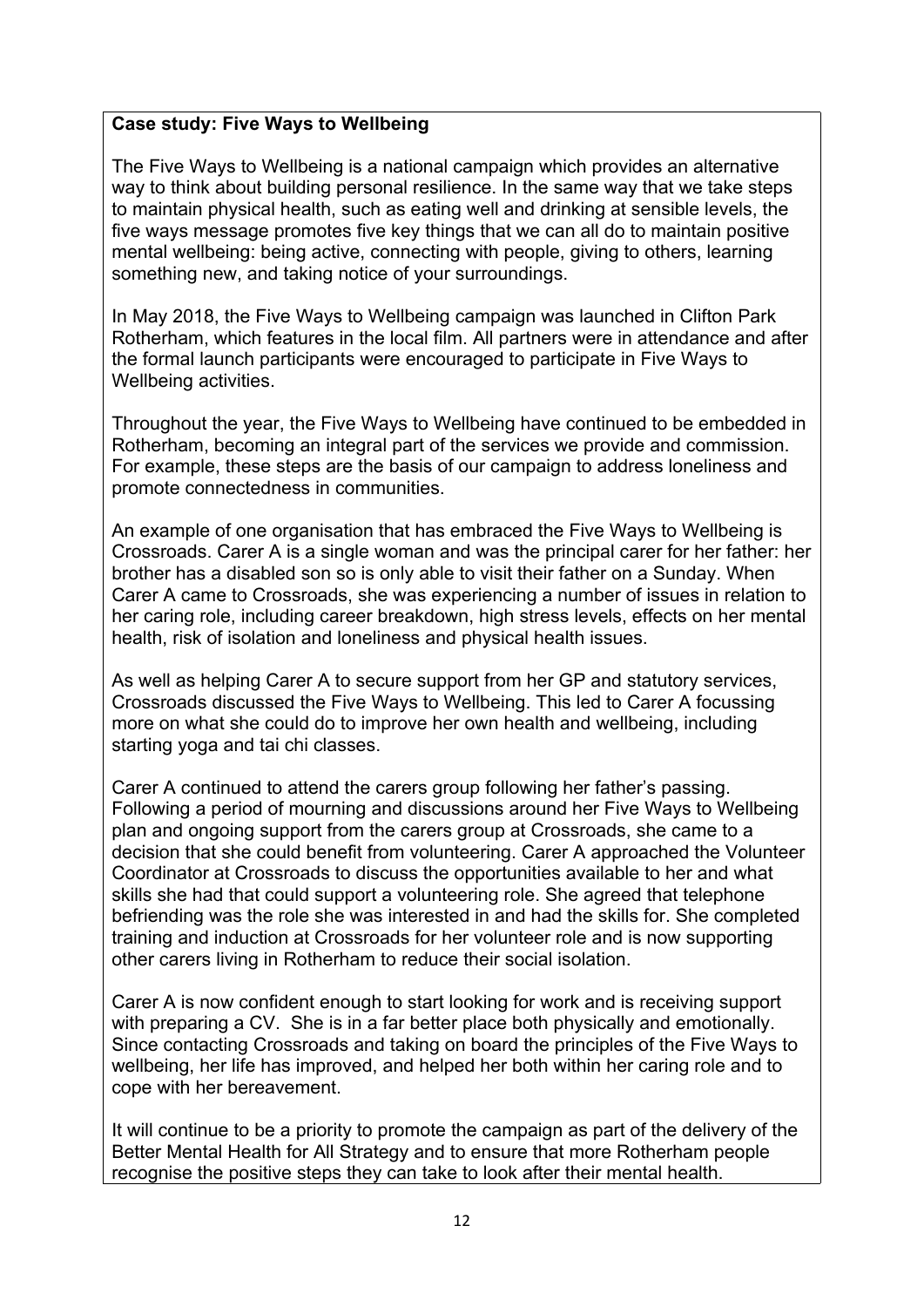#### **Case study: Integrated Discharge Team**

Evidence suggests that patients are more likely to make a better recovery at home and regain or retain independence the earlier they return home or to a suitable care home setting. However, delayed transfers of care are a significant challenge nationally, particularly for patients who have complex needs and requirements. In response to this challenge and in delivery of Rotherham's Integrated Health and Social Care Place Plan, an Integrated Discharge Team was formed, made up of nurses, social workers and therapists.

This has had a significant impact on outcomes for patients. Mrs Hepworth *(name changed)* is an 85 year old living on her own. She has end stage Chronic Obstructive Pulmonary Disease (COPD) and complex co-morbidities. Following a urinary tract infection and exacerbation of her COPD she was unavoidably admitted to hospital. Work began on preparing for her discharge during her stay and she received therapy input to maintain mobility. The Integrated Discharge Team worked together across acute and community nursing, therapy and social care in order for Mrs Hepworth to return home. Discussions took place with her Community Matron, who was best placed to understand Mrs Hepworth's ongoing needs. Her previous care package was increased, further equipment aides were put in place including a pendent and it was arranged for a re-assessment in two weeks' time once Mrs Hepworth had settled back at home. The team also liaised with Age UK to arrange some befriending to ensure Mrs Hepworth wasn't isolated on her return.

Previously Mrs Hepworth would have had a longer length of stay, increasing the risk of infection or a fall and loss of mobility in hospital, and would most likely have been discharged to a Discharge to Assess Community Bed. The difference in this outcome demonstrates the significant impact that integrated working can have for patients.

In recognition of this impact, the Integrated Discharge Team won the Acute Service Redesign category at the HSJ Value Awards on 23rd May. This award recognised the key role of the Integrated Discharge Team in ensuring patients have the care and support in place to enable them to return home as soon as possible.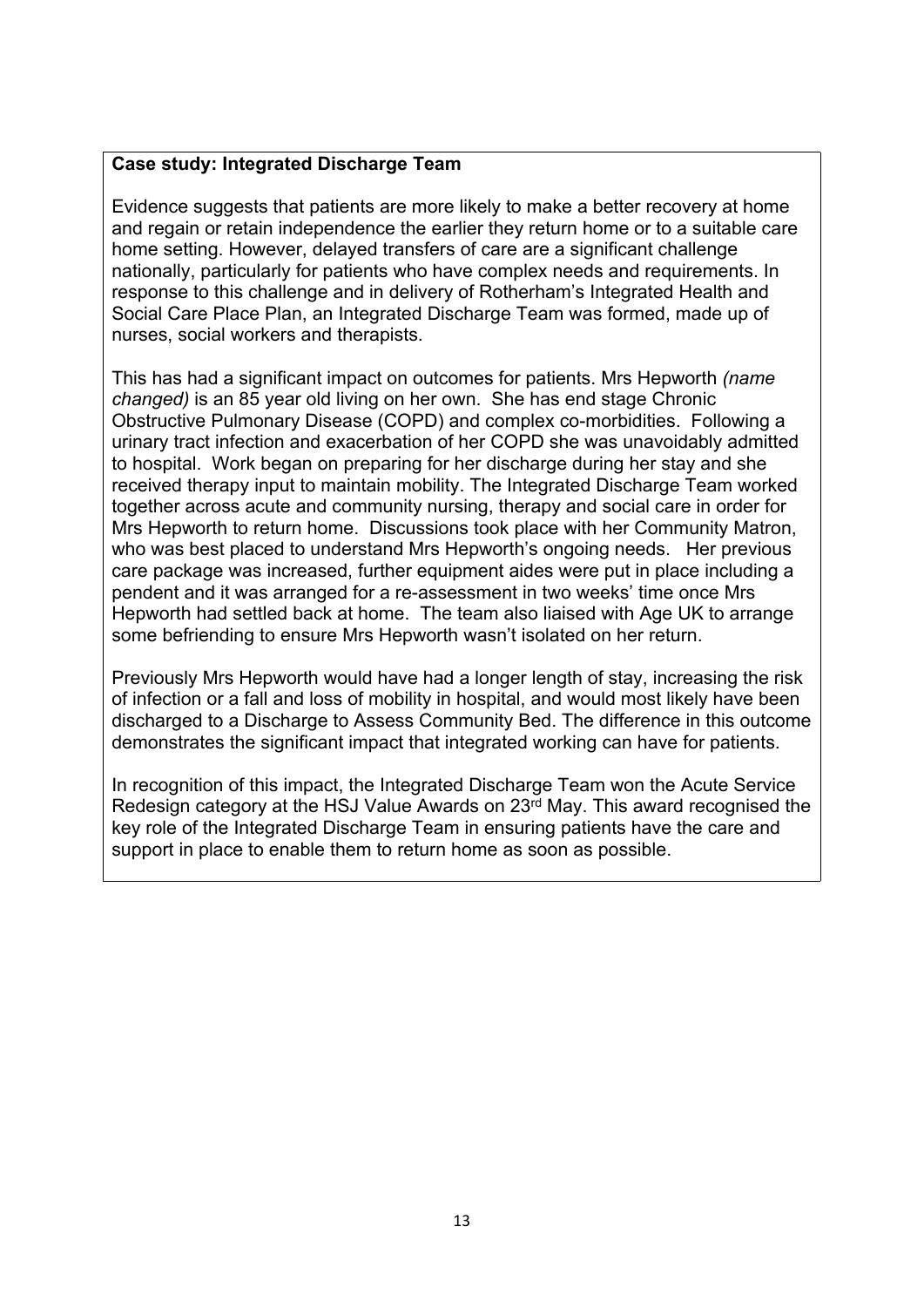# **Case study: Piloting Housing First**

It is a priority within the Health and Wellbeing Strategy to ensure all Rotherham people live in safe and healthy environments. Key to delivering on this priority is addressing the needs of homeless people and rough sleepers, who experience significant health inequalities.

In April 2018, the Council with partners from South Yorkshire Housing Association and Target Housing launched a Housing First Scheme providing a home for people, with highly complex needs, who were homeless or sleeping rough in the Rotherham area. The scheme offers housing to people first, with no conditions around receiving support with the belief that securing a stable home-base can be the starting point for the achievement of positive change. Whilst there are no conditions for the people receiving the accommodation the providers will always offer support, and persist with this offer.

Housing First concept is an established approach to long-term homelessness for the most disengaged and those with the most complex needs. There are three key elements to the model:

- 1. The offer of mainstream housing. The housing is offered on the basis that support is available, but continued occupation is not dependent on continued engagement with the support offered. The terms of tenancy do have to be abided by and people on Housing First should be subject to normal housing management processes.
- 2. The support offered is much different to conventional Housing Related Support (HRS). It is explicitly less goal-based and focuses on the building of relationships of trust and patient but persistent engagement with people on their own terms. This requires a highly-skilled and intensively managed set of staff, with sufficient time and space to build and maintain relationships.
- 3. There are no time limits for the offer of support. The key is for the support staff to persist and ensure that they are available to help at the point when people ask for help.

As of September 2019, 25 people with complex needs have been accommodated and there are 6 on the waiting list. The majority of people are now engaging more effectively with a range of support services. This creates the necessary condition for progress on issues such as reducing anti-social behaviour and anxiety leading to self-harm to be achieved.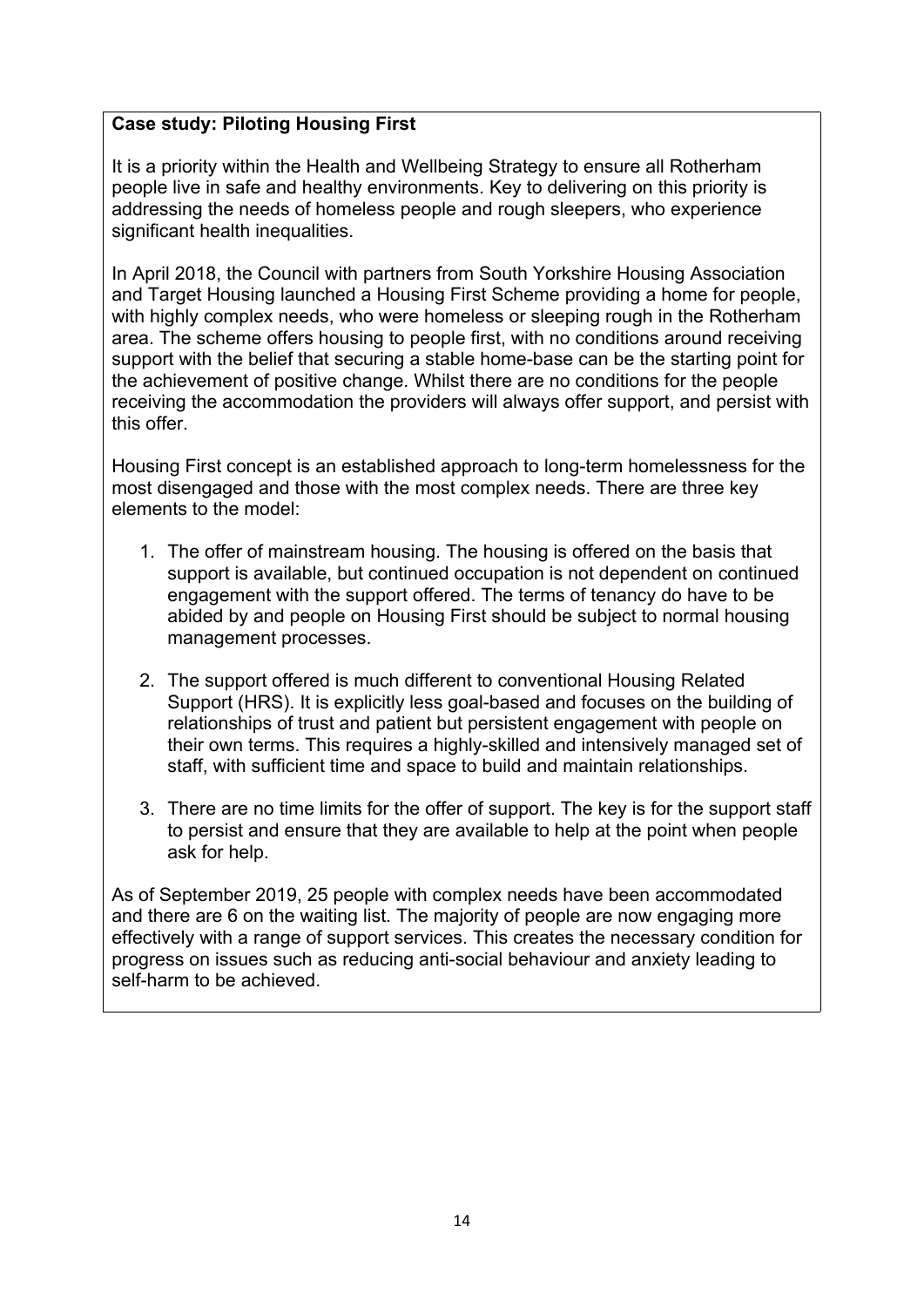#### **What are we worried about?**

#### *In the final designed version, this will be presented as infographics.*

- Life expectancy is nearly 11 years lower for men and 8.5 years lower for women in the most deprived areas of Rotherham compared to the most affluent areas.
- Rotherham men are expected to live an estimated 18.5 years in poor health and Rotherham women are expected to live an estimated 24.3 years in poor health.
- An estimated 18.9% of the Rotherham population smokes, which is higher than the national average.
- 25.5% of reception age students are overweight rising to 36.1% of year 6 age students.
- 62.7% of adults are classified as overweight or obese, which is higher than the national average.
- 11.2% of Rotherham people report that they are unhappy and 26.8% report feeling highly anxious.
- The gap in the employment rate between those with a long-term health condition and the overall employment rate is 10.7%.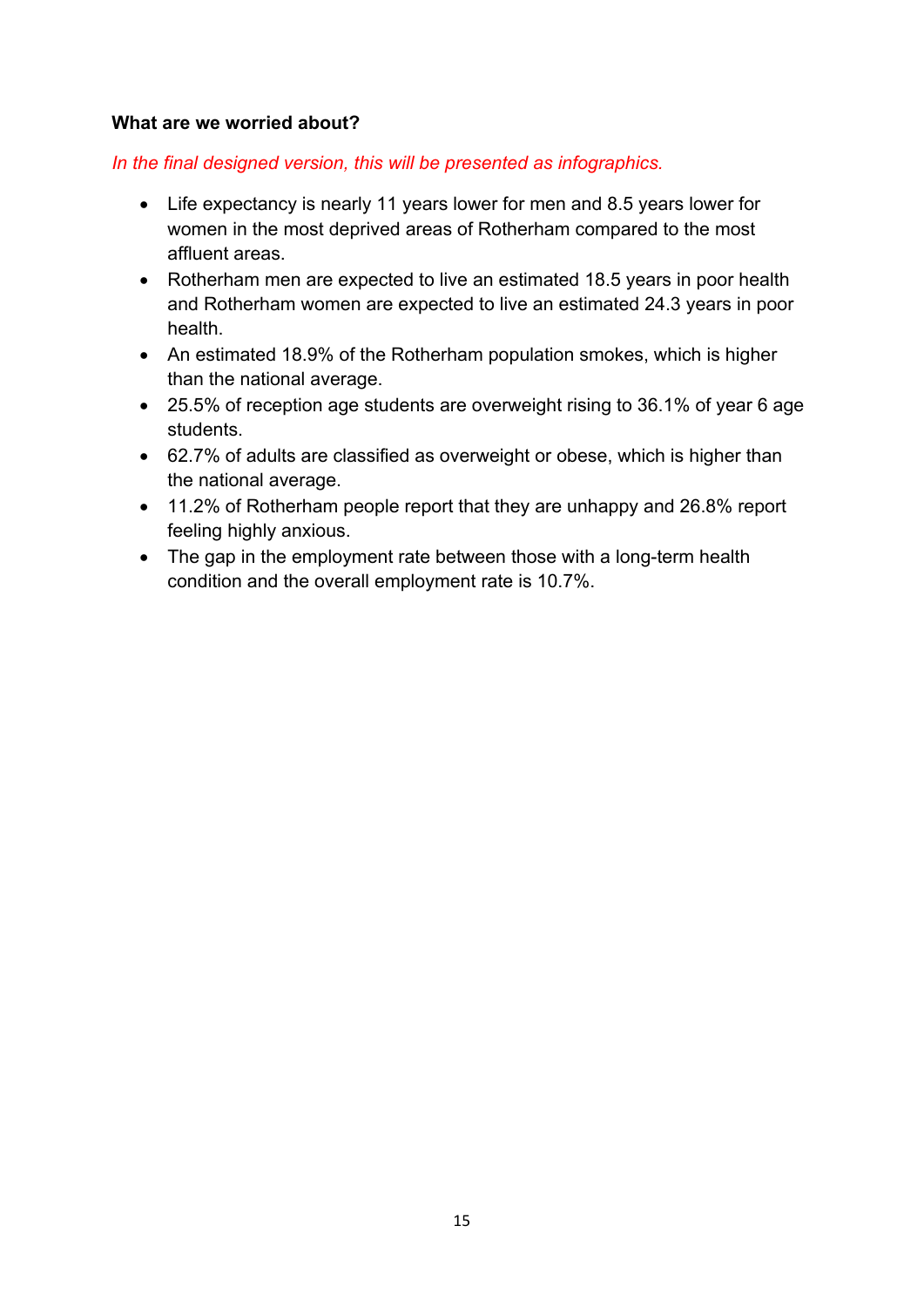# **What will we do next?**

Evidence shows that the single biggest cause of ill health and health inequalities are socio-economic factors such as education, employment and income, as well as family and social support networks available to people and the physical environment in which people live. Therefore, focussing on these wider determinants of health will become an increasing priority of the Health and Wellbeing Board over the next two years.

It is proposed that key actions to address the wider determinants of health will include:

- Overseeing the development and delivery of a loneliness plan for Rotherham.
- Contributing towards the development of the action plan underpinning the Employment and Skills Strategy, with a particular focus on driving in-work health and ensuring that those excluded from the labour market are able to overcome barriers to employment.
- Overseeing the development of our strategy to improving air quality and the development of more sustainable transport options in Rotherham.
- Embedding links between the Health and Wellbeing Strategy and Rotherham's Cultural Strategy through the joint development of an action plan, reflecting the contribution the culture, sport and green spaces sectors make to increasing physical activity, emotional resilience and positive mental health.
- Exploring how we communicate positive messages across the partnership, to encourage people to be more connected with their communities and build pride in Rotherham.

In addition, other proposed areas of focus for the Health and Wellbeing Board for 2019-2021 include:

- Redesigning and relaunching the Joint Strategic Needs Assessment, moving more towards an asset-based approach with a greater focus on the wider determinants.
- Develop our approach to reducing childhood obesity, with a particular focus on the early years.
- Building a social movement to raise Rotherham people's aspirations around their own health.